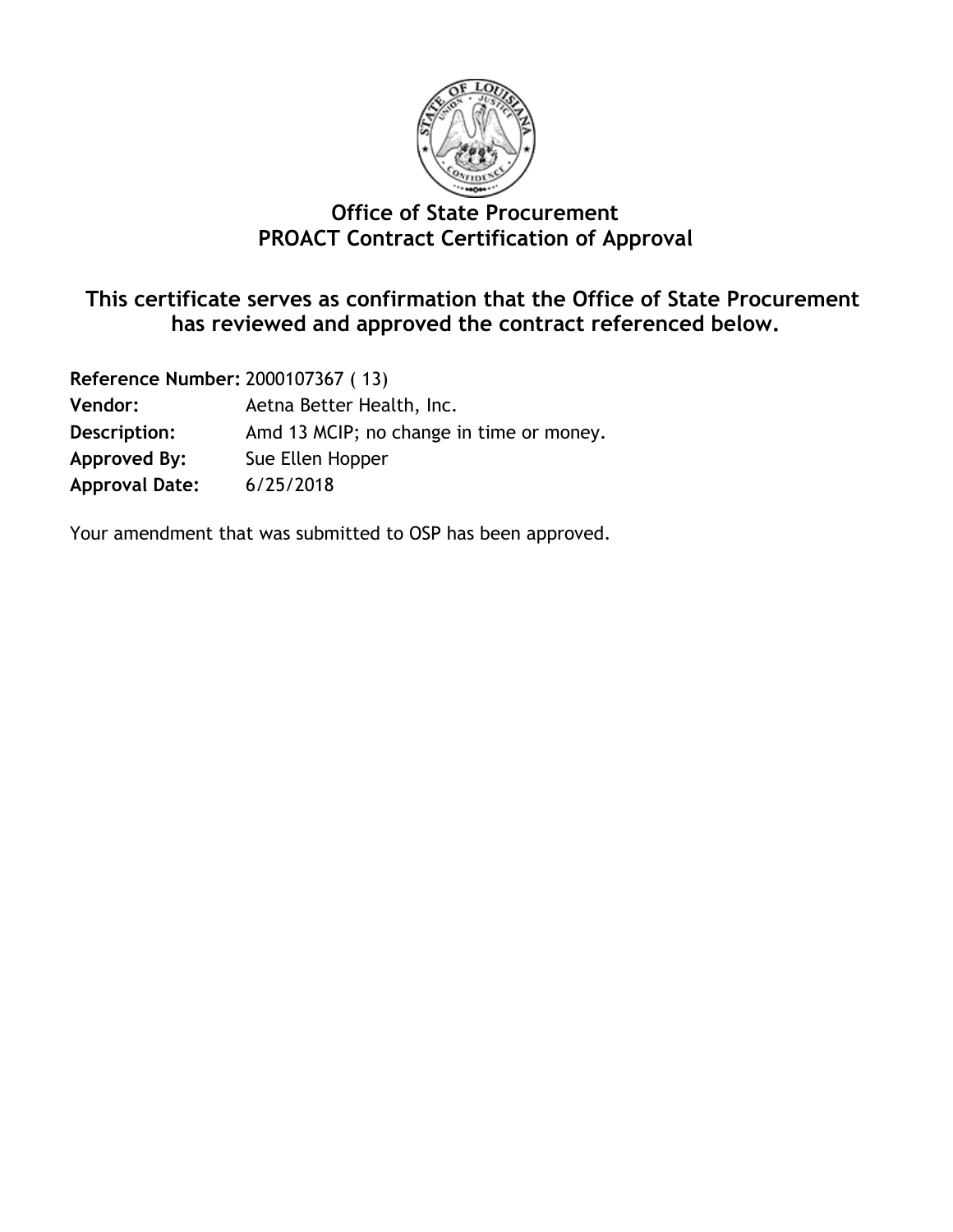|                                 | <b>AMENDMENT TO</b>                                                                                                                                                                                                                                                                       |                   | Amendment #: 13                                                                         |                              |
|---------------------------------|-------------------------------------------------------------------------------------------------------------------------------------------------------------------------------------------------------------------------------------------------------------------------------------------|-------------------|-----------------------------------------------------------------------------------------|------------------------------|
|                                 | AGREEMENT BETWEEN STATE OF LOUISIANA                                                                                                                                                                                                                                                      |                   | LAGOV#:                                                                                 | 2000107367                   |
|                                 | LOUISIANA DEPARTMENT OF HEALTH                                                                                                                                                                                                                                                            |                   |                                                                                         | LDH #: 060466                |
|                                 | <b>Medical Vendor Administration</b>                                                                                                                                                                                                                                                      |                   |                                                                                         |                              |
| (Regional/ Program/<br>Facility | Bureau of Health Services Financing                                                                                                                                                                                                                                                       |                   | Original Contract Amount                                                                | 1,964,731,789                |
|                                 | <b>AND</b>                                                                                                                                                                                                                                                                                |                   | Original Contract Begin Date                                                            | 02-01-2015                   |
|                                 | Aetna Better Health, Inc.                                                                                                                                                                                                                                                                 |                   | Original Contract End Date 01-31-2018                                                   |                              |
|                                 | <b>Contractor Name</b><br><b>AMENDMENT PROVISIONS</b>                                                                                                                                                                                                                                     |                   |                                                                                         | RFP Number: 305PUR-DHHRFP-BH |
|                                 | Change Contract From: From Maximum Amount: \$3,306,823,393.00                                                                                                                                                                                                                             |                   | Current Contract Term: 2/1/15-12/31/19                                                  |                              |
| See Attachment A13.             |                                                                                                                                                                                                                                                                                           |                   |                                                                                         |                              |
| Change Contract To:             | To Maximum Amount:                                                                                                                                                                                                                                                                        |                   | <b>Changed Contract Term:</b>                                                           |                              |
|                                 |                                                                                                                                                                                                                                                                                           |                   |                                                                                         |                              |
| Justifications for amendment:   | Revisions contained in this amendment are within scope and comply with the terms and conditions as set forth in the RFP. This<br>revision is necessary to continue to advance LDH's quality strategy.                                                                                     |                   |                                                                                         |                              |
|                                 | This Amendment Becomes Effective:<br>02-01-2018<br>This amendment contains or has attached hereto all revised terms and conditions agreed upon by contracting parties.<br>IN WITNESS THEREOF, this amendment is signed and entered into on the date indicated below.<br><b>CONTRACTOR</b> |                   | <b>STATE OF LOUISIANA</b>                                                               |                              |
|                                 | Aetna Better Health, Inc.                                                                                                                                                                                                                                                                 |                   | LOUISIANA DEPARTMENT OF HEALTH<br>Secretary, Louisiana Department of Health or Designee |                              |
| <b>ACTOR SIGNATURE</b><br>CON   | $6 - 6 - 2018$<br><b>DATE</b>                                                                                                                                                                                                                                                             | <b>SIGNATURE</b>  |                                                                                         | <b>DATE</b>                  |
| <b>PRINT</b><br><b>NAME</b>     | Deb Bacon                                                                                                                                                                                                                                                                                 | <b>NAME</b>       | Jen Steele                                                                              |                              |
| <b>CONTRACTOR</b><br>TITLE      | Vice President, Chief Financial Officer                                                                                                                                                                                                                                                   | <b>TITLE</b>      | <b>Medicaid Director</b>                                                                |                              |
|                                 |                                                                                                                                                                                                                                                                                           | <b>OFFICE</b>     | Bureau of Health Services Financing                                                     |                              |
|                                 |                                                                                                                                                                                                                                                                                           | PROGRAM SIGNATURE |                                                                                         | <b>DATE</b>                  |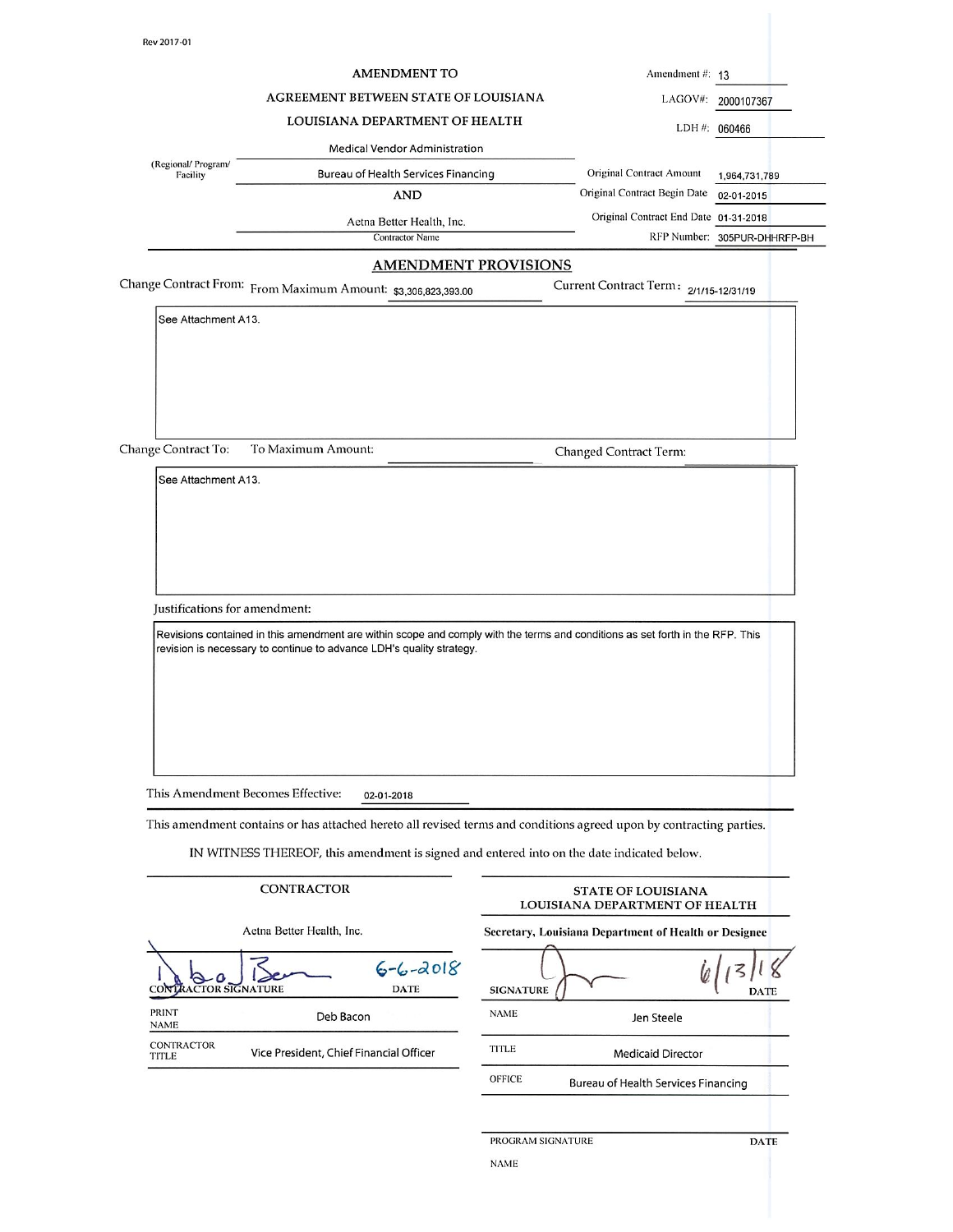| Item<br><b>Number</b> | Exhibit/<br>Attachment/<br><b>Document</b>                    | <b>Change From:</b>                                                                                                                                                                                                                                                                                                                                                                                                                     | <b>Change To:</b>                                                                                                                                                                                                                                                                                                                                                                                                                                                                                                                                                                                                                                                                                                                                                    | <b>Justification</b>                                                         |
|-----------------------|---------------------------------------------------------------|-----------------------------------------------------------------------------------------------------------------------------------------------------------------------------------------------------------------------------------------------------------------------------------------------------------------------------------------------------------------------------------------------------------------------------------------|----------------------------------------------------------------------------------------------------------------------------------------------------------------------------------------------------------------------------------------------------------------------------------------------------------------------------------------------------------------------------------------------------------------------------------------------------------------------------------------------------------------------------------------------------------------------------------------------------------------------------------------------------------------------------------------------------------------------------------------------------------------------|------------------------------------------------------------------------------|
| $\mathbf{1}$          | Exhibit 3<br>305PUR-<br>DHHRFP-BH-<br>MCO-2014-<br><b>MVA</b> | 5.4.2 Effective February 1, 2018, a withhold of the<br>monthly capitated payment shall be applied to<br>incentivize quality, health outcomes, and value-based<br>payments.<br>The withhold amount will be equal to two percent of the<br>monthly capitated payment for physical and basic<br>behavioral health for all MCO members, exclusive of<br>maternity kick payments, and the FMP component of the<br>monthly capitated payment. | <b>5.4.2</b> Effective February 1, 2018, a withhold of the<br>monthly capitated payment shall be applied to incentivize   Section 5.18.<br>quality, health outcomes, and value-based payments.<br>The withhold amount will be equal to two percent of the<br>monthly capitated payment for physical and basic<br>behavioral health for all MCO members, exclusive of<br>maternity kick payments, payments under Section 5.18,<br>and the FMP component of the monthly capitated<br>payment.                                                                                                                                                                                                                                                                          | This revision is necessary to align with the addition of                     |
| $\overline{2}$        | Exhibit 3<br>305PUR-<br>DHHRFP-BH-<br>MCO-2014-<br><b>MVA</b> | Add new subsection.                                                                                                                                                                                                                                                                                                                                                                                                                     | <b>Voluntary Managed Care Incentive Program</b><br>5.18.<br>5.18.1 Effective February 1, 2018, LDH may make<br>incentive payments up to 5 percent, in total,<br>above the approved capitation payments<br>attributable to the enrollees or services<br>covered by the Approved Incentive<br>Arrangements, as defined in LDH's MCIP<br>Protocol, implemented by LDH. These<br>incentive payments will support the<br>activities, targets, performance measures, or<br>quality-based outcomes specified in LDH's<br>quality strategy.<br>5.18.2 Each MCO has the right to determine<br>whether to participate in one or more of the<br>Approved<br>Incentive<br>Arrangements<br>implemented by LDH. The MCO will receive<br>incentive payments under this Section 5.18 | This revision is necessary to continue to advance LDH's<br>quality strategy. |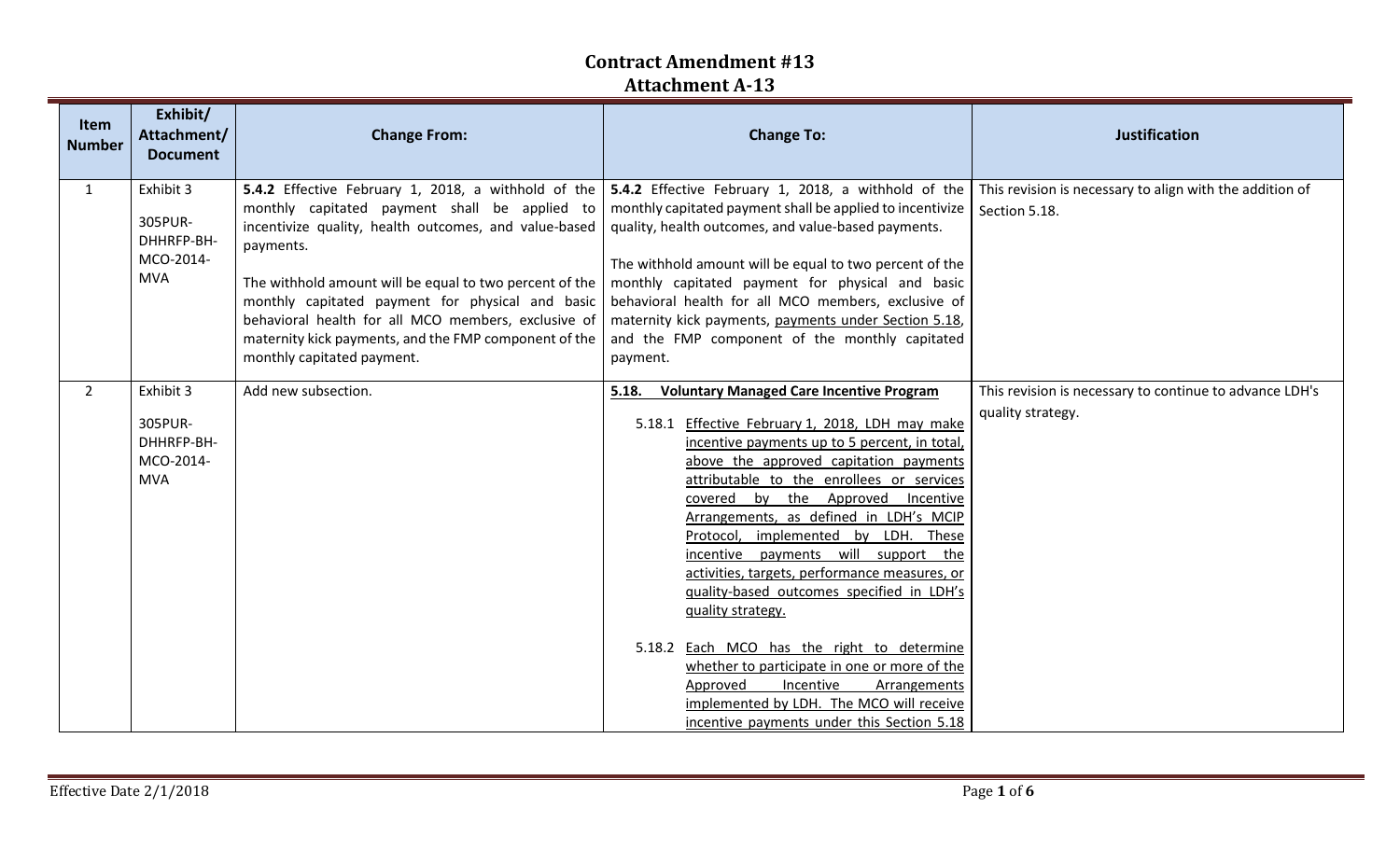| Item<br><b>Number</b> | Exhibit/<br>Attachment/<br><b>Document</b> | <b>Change From:</b> | <b>Change To:</b>                                                                                                                                                                                                                                                                                                                                                                                                                                                                                                                                                                                                                                                                                                                                                                                                                                                                                                                                                                                                                                                                                                                                                                                                                                                                                | <b>Justification</b> |
|-----------------------|--------------------------------------------|---------------------|--------------------------------------------------------------------------------------------------------------------------------------------------------------------------------------------------------------------------------------------------------------------------------------------------------------------------------------------------------------------------------------------------------------------------------------------------------------------------------------------------------------------------------------------------------------------------------------------------------------------------------------------------------------------------------------------------------------------------------------------------------------------------------------------------------------------------------------------------------------------------------------------------------------------------------------------------------------------------------------------------------------------------------------------------------------------------------------------------------------------------------------------------------------------------------------------------------------------------------------------------------------------------------------------------|----------------------|
|                       |                                            |                     | Approved<br>only<br>those<br>Incentive<br>for<br>Arrangements in which it participates. At<br>MCO's sole discretion, a participating MCO<br>may contract with one or more third parties<br>to assist in its achievement of those<br>Approved Incentive Arrangements, including<br>specific provisions pertaining to the rights<br>and obligations of the MCO and such third<br>parties; eligibility for participation; payment<br>amount and timing; recovery of payments<br>(including<br>the amount, time and<br>manner/method); and other such terms<br>particular to that Approved Incentive<br>Arrangement as mutually agreed upon in the<br>contract between MCO and such third party.<br>LDH will, for each Approved Incentive<br>5.18.3<br>Arrangement to be implemented, specify the<br>activities, targets, performance measures, or<br>quality-based outcomes to be achieved and<br>how each will be evaluated. LDH will not<br>implement any Approved<br>Incentive<br>Arrangement that is not consistent with the<br>42 Code of Federal Regulations 438.6 (b) (2)<br>and this Section 5.18, including:<br>5.18.3.1 Approved Incentive Arrangements will<br>be for a fixed period of time and<br>performance will be measured during the<br>rating period under the Contract in which |                      |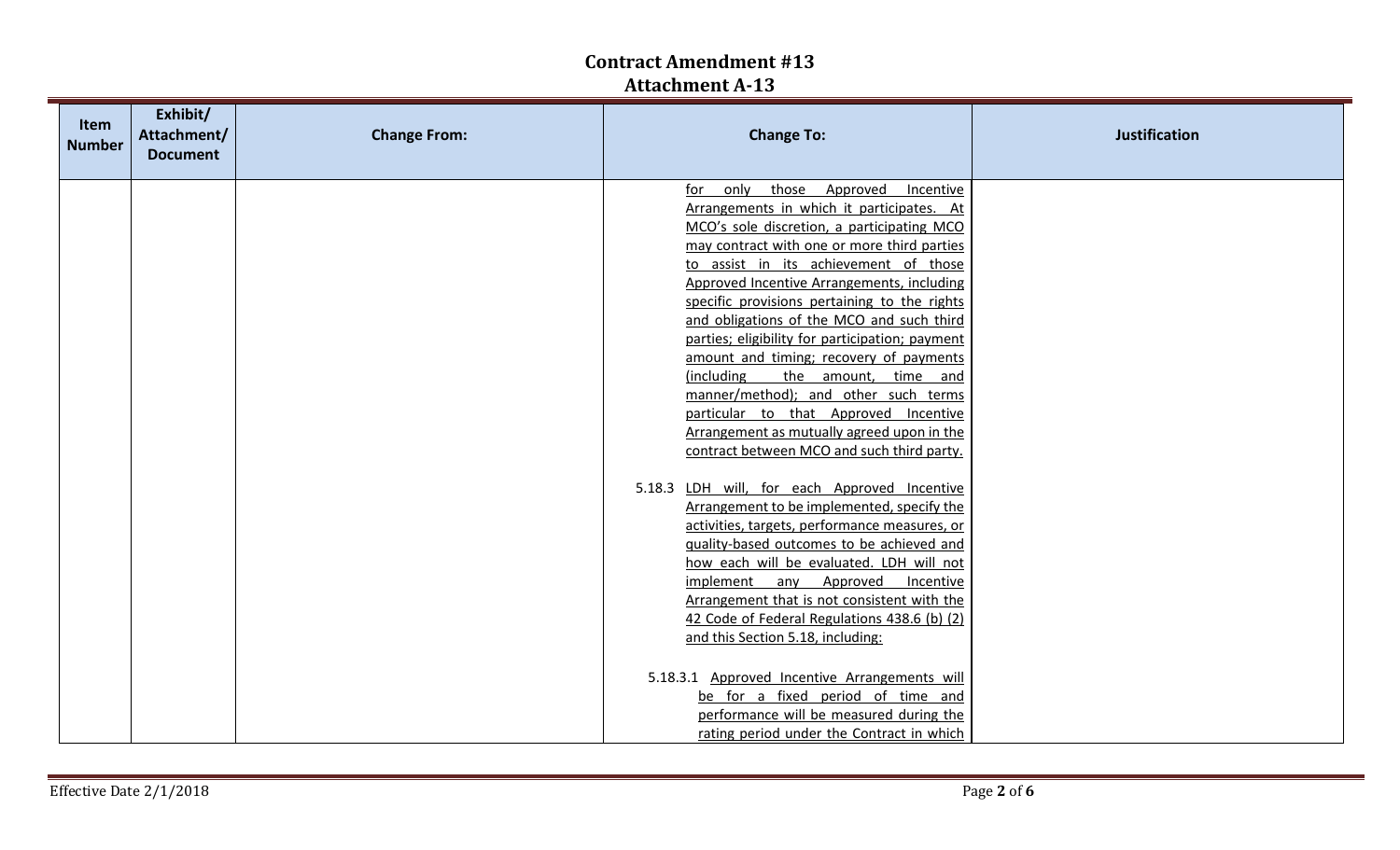| Item<br><b>Number</b> | Exhibit/<br>Attachment/<br><b>Document</b> | <b>Change From:</b> | <b>Change To:</b>                                                                                                                                                                                                                          | <b>Justification</b> |
|-----------------------|--------------------------------------------|---------------------|--------------------------------------------------------------------------------------------------------------------------------------------------------------------------------------------------------------------------------------------|----------------------|
|                       |                                            |                     | the Approved Incentive Arrangement is<br>applied.                                                                                                                                                                                          |                      |
|                       |                                            |                     | 5.18.3.2 Approved Incentive Arrangements will<br>not be renewed automatically.                                                                                                                                                             |                      |
|                       |                                            |                     | 5.18.3.3 Approved Incentive Arrangements will<br>be made available to both public and<br>private contractors under the same terms<br>of performance.                                                                                       |                      |
|                       |                                            |                     | 5.18.3.4 Neither an MCO's participation in the<br>managed care incentive program, nor any<br>Approved Incentive Arrangement, will be<br>conditioned on the MCO entering into or<br>adhering to an intergovernmental transfer<br>agreement. |                      |
|                       |                                            |                     | 5.18.4 Each Approved Incentive Arrangement shall<br>define the quality strategy objectives, which<br>may include:                                                                                                                          |                      |
|                       |                                            |                     | 5.18.4.1 Improving<br>for<br>diabetic<br>outcomes<br>members                                                                                                                                                                               |                      |
|                       |                                            |                     | 5.18.4.2 Improving outcomes for members with<br>hypertension                                                                                                                                                                               |                      |
|                       |                                            |                     | 5.18.4.3 Improving member health through<br>increased primary care utilization                                                                                                                                                             |                      |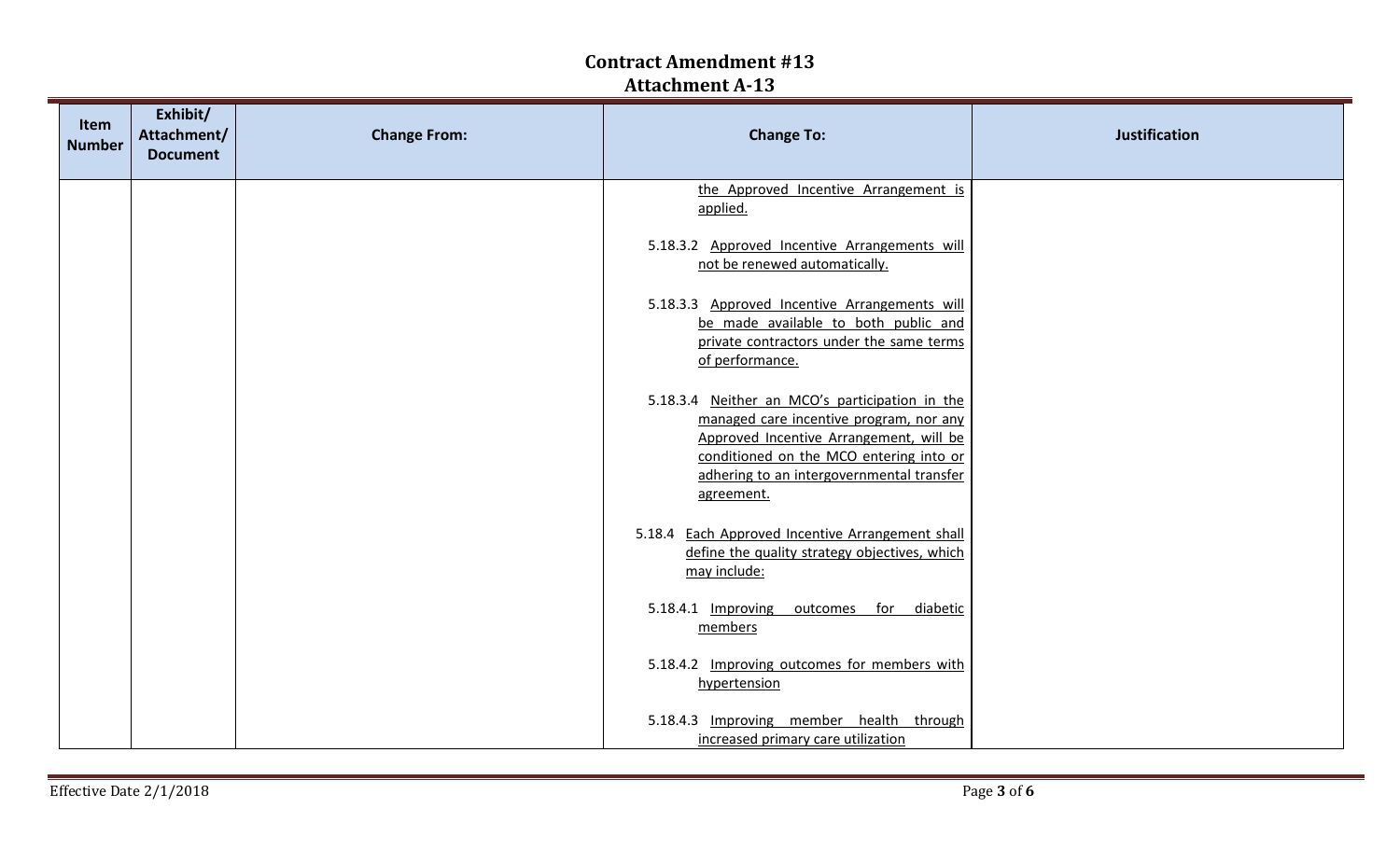| <b>Item</b><br><b>Number</b> | Exhibit/<br>Attachment/<br><b>Document</b> | <b>Change From:</b> | <b>Change To:</b>                                                                                                                                                                                                                                                                                                                                                                                     | <b>Justification</b> |
|------------------------------|--------------------------------------------|---------------------|-------------------------------------------------------------------------------------------------------------------------------------------------------------------------------------------------------------------------------------------------------------------------------------------------------------------------------------------------------------------------------------------------------|----------------------|
|                              |                                            |                     | 5.18.4.4 Reducing inappropriate<br>emergency<br>department use<br>5.18.5 For each measurement year ending on or<br>after December 31, 2018, LDH will evaluate<br>performance relative to the specified<br>activities, targets, performance measures, or<br>quality-based outcomes to be achieved for<br>the Approved Incentive Arrangement for that<br>measurement year. LDH's evaluation will be     |                      |
|                              |                                            |                     | based on documentation, submitted by the<br>MCO, reflecting performance.<br>LDH shall timely notify the MCO regarding<br>achievement, or deficiencies, for the<br>specified activities, targets, performance<br>measures or quality-based outcomes for the<br>Approved Incentive Arrangement for that<br>measurement year. In the event LDH finds a<br>deficiency, LDH will notify the MCO of its     |                      |
|                              |                                            |                     | findings, including the portion of the<br>incentive payments made attributable to<br>such deficiency. Upon request of MCO, LDH<br>may defer recoupment, and MCO and LDH<br>may confer regarding LDH's findings,<br>proposed action and opportunity for cure.<br>Upon final determination by LDH, which shall<br>be final and not subject to appeal, LDH may<br>recoup from the MCO the portion of the |                      |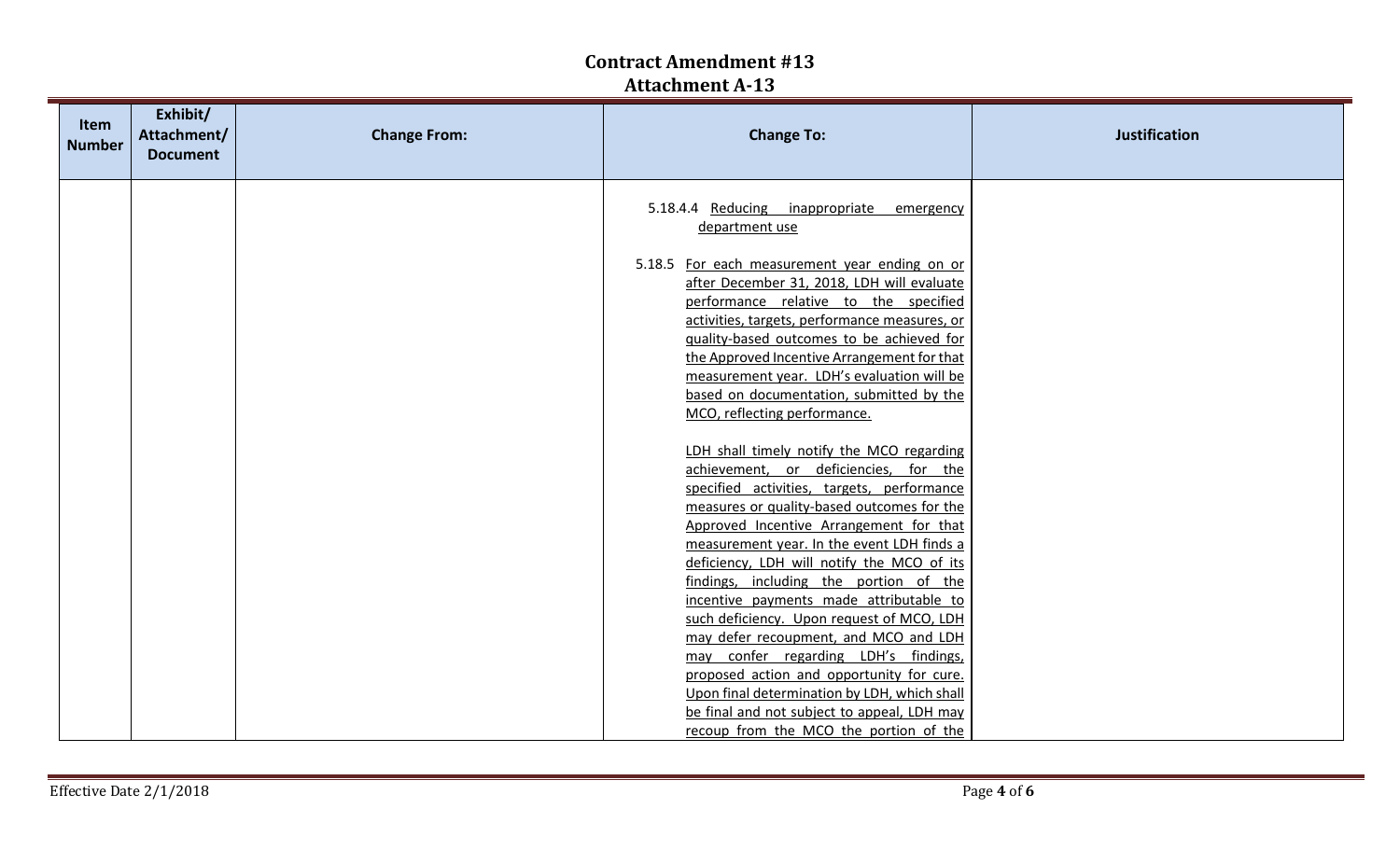| Item<br><b>Number</b> | Exhibit/<br>Attachment/<br><b>Document</b> | <b>Change From:</b> | <b>Change To:</b>                                                                                                                                                                                                                    | <b>Justification</b> |
|-----------------------|--------------------------------------------|---------------------|--------------------------------------------------------------------------------------------------------------------------------------------------------------------------------------------------------------------------------------|----------------------|
|                       |                                            |                     | incentive payments made attributable to any<br>uncured deficiency. All LDH recoupments<br>made from MCOs pursuant to this Section<br>5.18 shall be made in accordance with the                                                       |                      |
|                       |                                            |                     | recoupment terms established by LDH, which<br>terms shall be provided to MCO in writing at<br>least thirty days in advance of LDH<br>recoupment from the MCOs.                                                                       |                      |
|                       |                                            |                     | 5.18.6 An MCO choosing to participate in Approved<br>Incentive Arrangements implemented under<br>this Section 5.18 shall ensure that any<br>contracts the MCO may have with any third<br>party to fulfill the obligations under this |                      |
|                       |                                            |                     | Section 5.18 contain provisions clearly<br>providing for the MCO's right of recovery in<br>situations whereby LDH recoups MCIP<br>payments from the MCO. An MCO's activities<br>to recover such payments,<br>through                 |                      |
|                       |                                            |                     | recoupment, withhold or otherwise, are not<br>subject to the prior notification under<br>Section 15.1.17, or any other notice and<br>reporting obligation set forth in this Contract<br>unless otherwise required by the terms of    |                      |
|                       |                                            |                     | recoupment specified by LDH under section<br>5.18.5.<br>5.18.7 An MCO's participation in one or more                                                                                                                                 |                      |
|                       |                                            |                     | Approved Incentive Arrangements shall have<br>no impact on the MCO's rights or obligations                                                                                                                                           |                      |